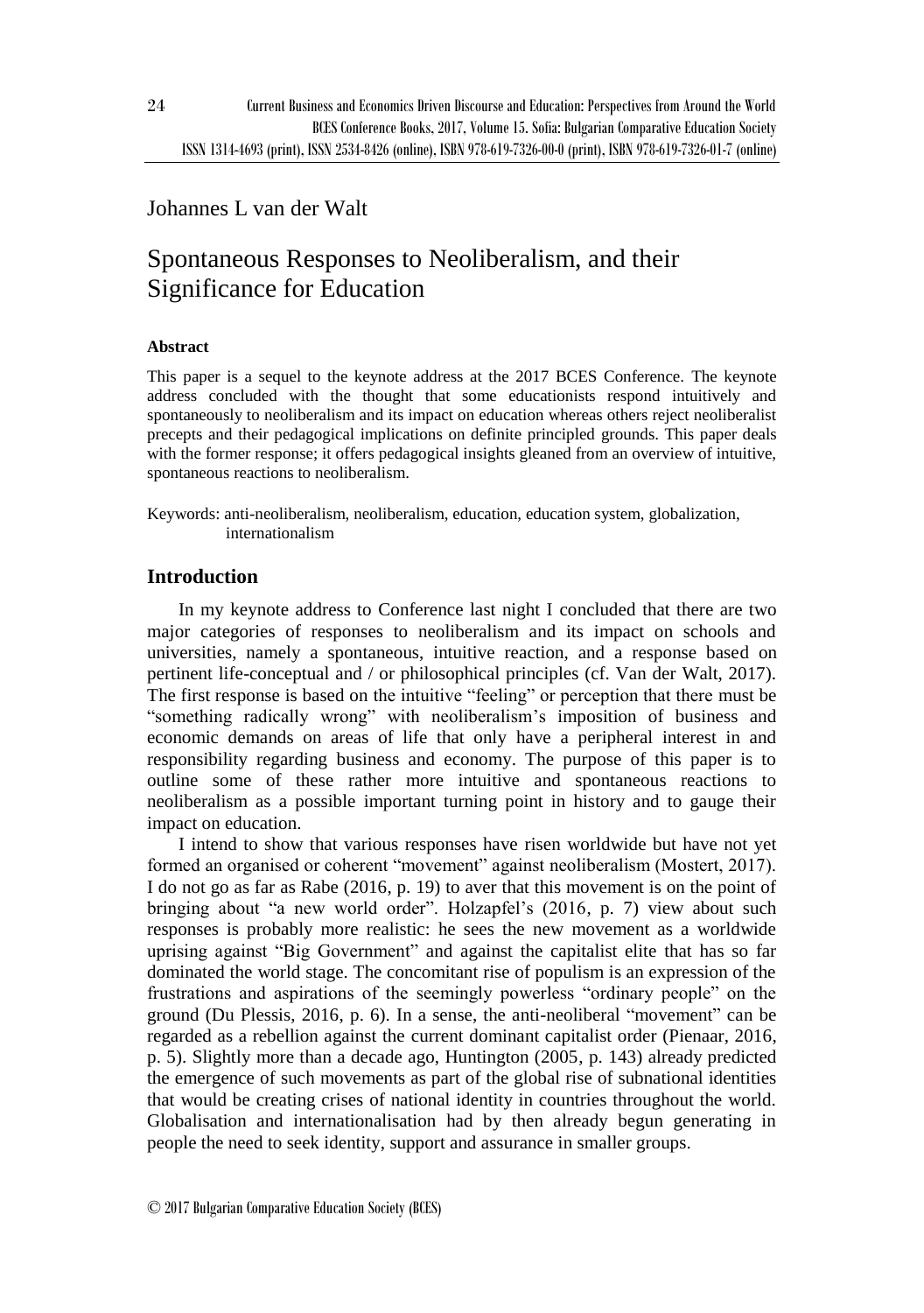The portrayal of the various spontaneous developments below will show that they form part of an anti-neoliberal groundswell. They do not yet form part of an organised social movement but are nevertheless part of a worldwide response to neoliberalism and how it has impacted on the lives of "ordinary citizens" all over the world and on their education. The various developments are so wide-ranging and so inherently different from one another that it requires some ingenuity to subsume them all under one heading.

#### **Background**

Although it is not yet clear how the various responses to neoliberalism and its impact on education came into existence, there are indications that they tend to make use of particular techniques. One of these is to spread "post-truths" and "fake news" (Froneman, 2017, p. 12). The "truth" and the "news" may range from satire to propaganda, and may intend to mislead. Some anti-neoliberals create "echo chambers" by exchanging snippets of unverified facts and news, and allowing such "news" to morph into "viral facts". Technology helps in this process, among others in the form of "clickbait" on the internet. Terms that have been widely used recently are "alt-right" (referring to a rejection of mainstream politics) and "woke" (meaning that one is wide awake to injustices in a particular society).

The current "political cacophony", the advent of which was predicted by scholars such as Huntington (2005, p. 138, p. 143, p. 261), Berlant (2011, p. 11), Anderson (2015, p. 747) and others, is further stimulated by the use of the social media and the systematic use of websites in which false information is spread among increasing numbers of people. Political propagandists purposely write fiction and present it as fact (Bezuidenhout, 2016, p. 17). By making use of techniques such as these, the propagandists succeed in bringing about widespread hostility to the political, mainstream media and business establishments that have so far guided people's thinking. Trust in institutions is thereby being brought to an all-time low and a belief is instilled in "ordinary people" that their country and its system are headed in the wrong direction. With the aid of techniques such as all these, the propagandists instill a potent anti-establishment spirit: they portray the elitist leaders as the representatives of an oppressive status quo and as out of touch with the "man in the street" (Gaughan, 2016). Their message is clear: the elitist approach to politics is out of touch with the interests of the ordinary (middle and lower class) people on the ground (Viljoen, 2016, p. 21).

The rise of populism has created a ready-made outlet for the spread of propaganda with the aid of such mechanisms (Rabe, 2016, p. 19). It helps when "ordinary people" become cynical about whether the "facts" shared with them are credible, true and factual or not. They readily accept the "post-truths" offered to them because the objective facts mean less to them than claims rooted in emotion and personal belief.

#### **Some of the recent anti-neoliberal developments all over the world**

There are signs of growing populism all over the world. The opposition to capitalist elites has given impetus to populist political views (Reuters, 2017, p. 11), as can be observed in for instance Britain's Brexit from the European Union,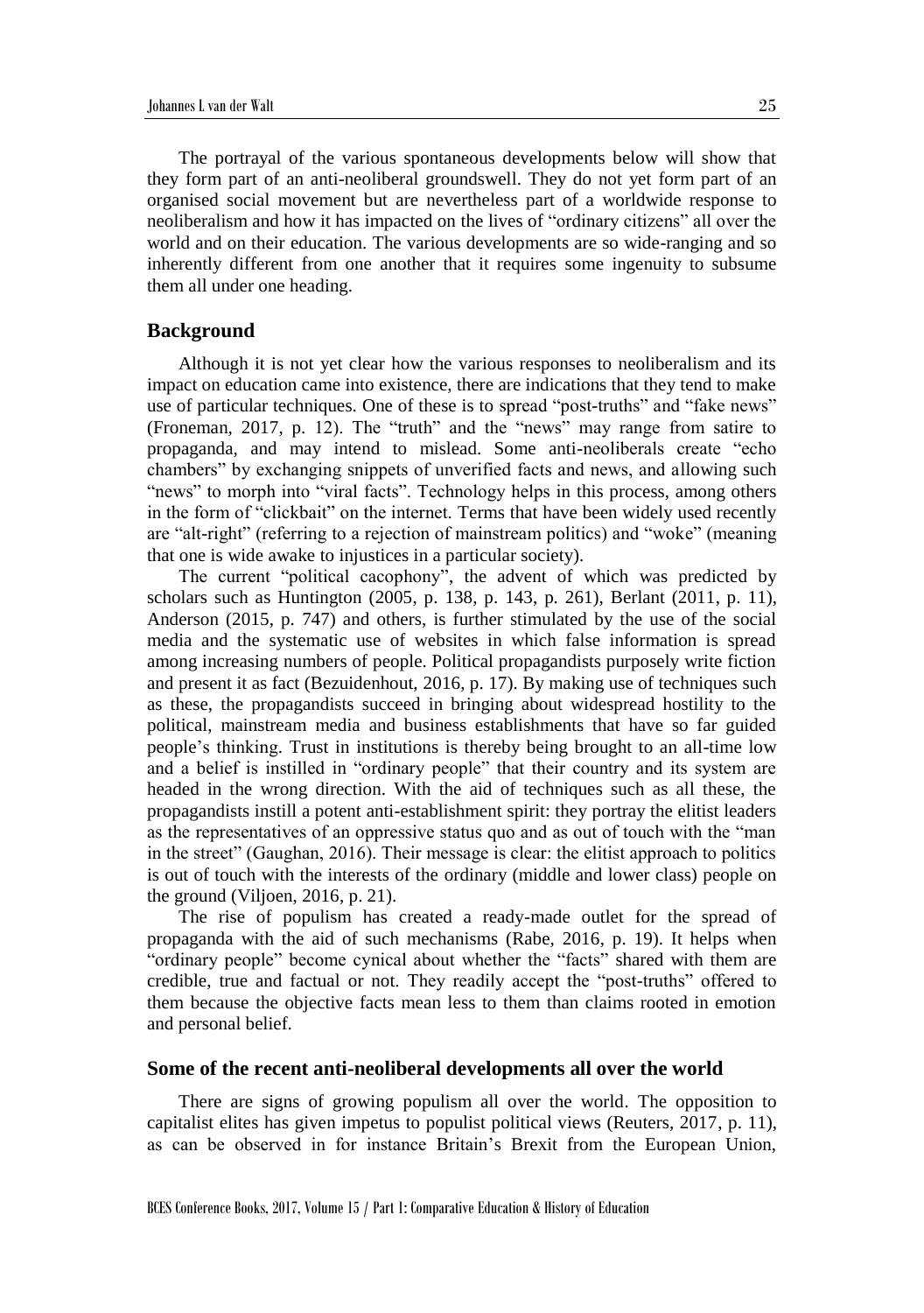Trump's election as US President and a variety of other incidents. Donald Trump's unexpected election occurred shortly after the unexpectedness of the Brexit referendum result on 23 June 2016 (Viljoen, 2016, p. 21). In some respects, Brexit embodies the "ordinary people" in Britain's dissatisfaction with the status quo, among others the fact that their own fate as Britons is being determined in Brussels.

In January 2017, Oxfam brought to the attention of the World Economic Forum's (WEF) gathering in Davos, Switzerland, the fact that large inequalities existed in the world. Oxfam mentioned that in 2016 only eight people possessed more wealth than the poorest half of the world population (around 3.6 billion people). According to Oxfam, the wealth of the super-rich has increased at a rate of 11% per annum whereas the wages of many workers have stagnated. Inequality has increasingly come under the spotlight with among others the head of the International Monetary Fund (IMF) and the Pope speaking out against the deleterious effect of this unequal spread of wealth and resources (Reuters, 2017, p. 11). There are indications that the WEF is taking utterances by new US President Trump seriously: it has decided to hold a special summit later in 2017 in Washington to discuss some of the issues raised by Trump during his election campaign (Bloomberg, 2017, p. 12).

These are interesting developments in view of Harvard Professor and former chief economist of the International Monetary Fund Kenneth Rogoff's conclusion that the conventional wisdom of the WEF capitalist elite gathered at Davos annually so far always "had it wrong" in that its consensus about globalisation, free markets, the free movement of products and resources has not been in the interest of the "ordinary people" on the ground, i.e. those without education or money. Very little has been done since the 2008 recession to improve the lives of the middle and lower classes.

What we are now seeing in the world is a reaction to this neglect. The capitalist elite are beginning to understand that they will have to change their approach if they intend creating wealth for all (Bloomberg, 2017b, p. 12). It is in view of this that International Monetary Fund Executive Director Christine Lagarde stated that globalisation has to get "a new face" so that fewer people will feel excluded. Having said this, however, she hoped that there would be no more moves towards "deglobalisation". She also expressed concern about Trump's policy of protectionism, the economic effects of Brexit and the growing right-wing sentiment in Europe. She feared that political tensions about globalisation and trade would lead to slow or negative economic growth (Bloomberg, 2016, p. 13).

Donald Trump became United States of America President on 20 January 2017. At the time of writing this paper, there was not much clarity about how his opposition to globalisation and internationalism would play out during his term. There are indications that his administration would be more protectionist in view of his speeches about economic nationalism, the building of walls, the tearing up of international trade agreements, "America first" (Bloomberg, 2017, p. 12), mercantilism, free trade only to the advantage of America, relationships that would bring financial gain to America, and relationships with leaders that could be advantageous for America (Schreiber, 2016, p. 9). Trump clearly read the sentiments of "ordinary Americans" accurately: their resistance to the status quo, their distrust of the capitalist elite in Washington, and the general neglect of the interests of the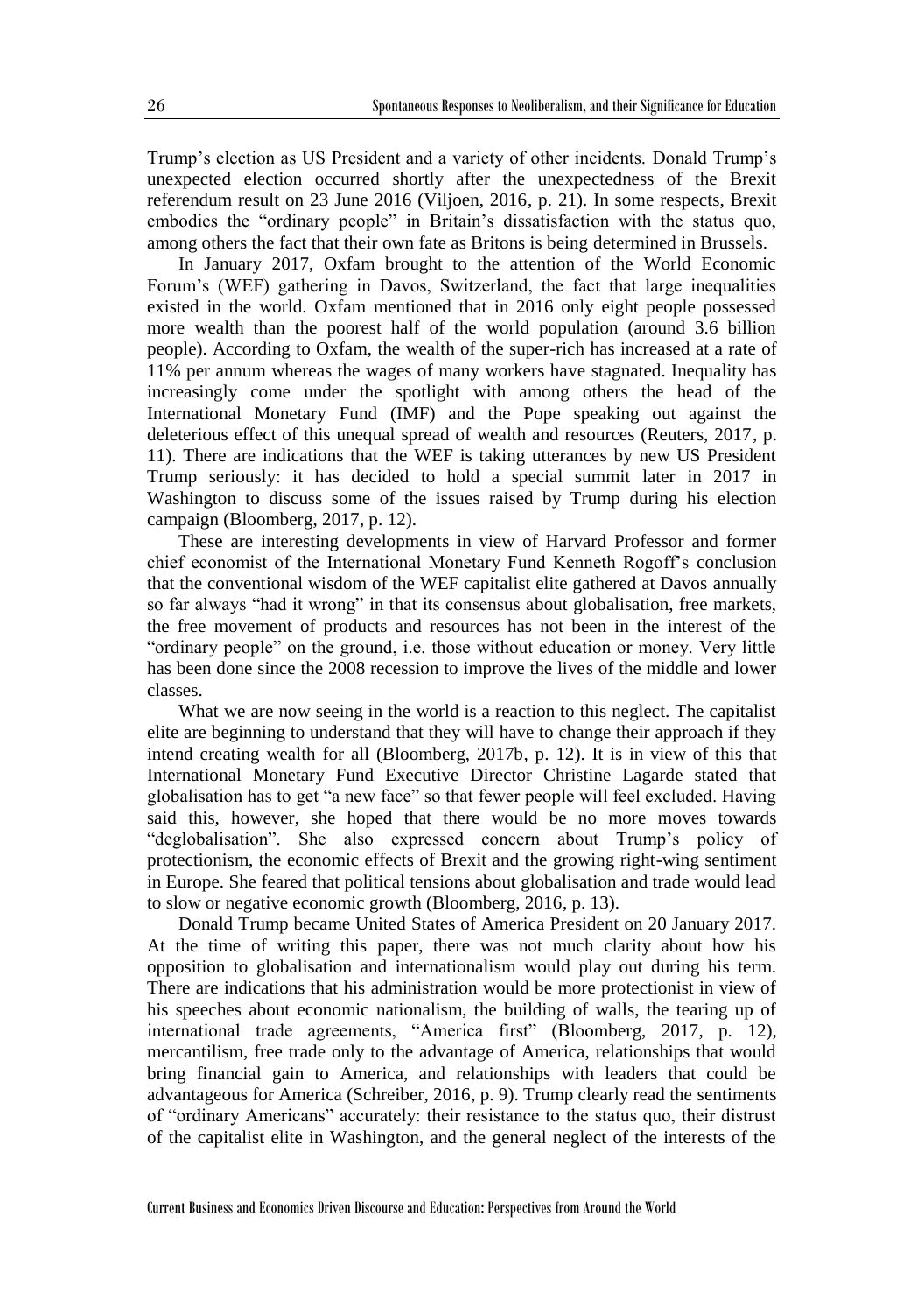working class (Viljoen, 2016, p. 21). He heard them saying that they felt betrayed by globalisation and the uncontrolled influx of immigrants (Holzapfel, 2016, p. 7).

In 2005, Huntington (2005, p. 138) had already detected signs of such a future anti-neoliberal groundswell. The erosion of national identity in the later decades of the twentieth century had four principle manifestations: the popularity of the doctrines of multiculturalism and diversity among some elite elements; special interests that elevated racial, ethnic, gender, and other subnational identities over national identity; the weakness or absence of the factors that previously promoted immigrant assimilation combined with the increased tendency of immigrants to maintain dual identities, loyalties and citizenships; the dominance among immigrants of speakers, largely Mexican, of a single non-English language; and the denationalisation of important segments of America's elites. Trump took the gap that began opening between the government elite's cosmopolitan and transnational (i.e. neoliberal) commitments and the still highly nationalist and patriotic values of the "ordinary American public".

Trump followed up on the views of among others Joe Stiglitz, one of the most influential economists of our time, who is known for his critical view of the management of globalisation and of the "free market fundamentalists" (neoliberals), the IMF and the World Bank. Stiglitz is convinced that unfettered markets often do not lead to social justice and also not always to efficient outcomes. Market fundamentalism nevertheless continues to exert enormous influence, among others by creating great inequalities (Stiglitz, 2013).

Bezuidenhout (2016, p. 17), in his discussion of post-truth, "alt-right" and "woke", mentions the possibility that dissatisfied individuals and groups in the Middle East and North Africa also availed themselves of the social media and the systematic use of websites to spread rumours and false news among the "ordinary people". This might have contributed to the Arab Spring in 2011.

In India, according to Roy (2014, pp. 95-96), the "ordinary people" have also "had enough" of the perpetrations of the capitalist elite. The "Occupy Movement" has joined thousands of other resistance movements all over the world "in which the poorest of people are standing up and stopping the rich corporations in their tracks". The struggle has awakened their imagination: they begin to see that capitalism "has reduced the idea of justice to mean just 'human rights' and the idea of dreaming of equality has become blasphemous". Roy goes on to say: "We are not fighting to tinker with reforming a system that needs to be replaced".

I would finally like to draw attention to the situation in South Africa. Cele and Koen (2003, §35), after examining student politics in the period 1960 to 1990, came to the conclusion that student organisations had changed from protest oriented structures to structures focusing on economic rather than political issues. Students were inclined to protest against current social, political and economic conditions. Based on their studies, they predicted that "this could lead to mass protests as many student leaders (in 2003 already) express(ed) open dissatisfaction with the limited role they play(ed) in addressing political, as opposed to economic concerns". In Cloete's (2016) opinion, the student activism in 2015-2016 should not be ascribed only to conditions on university campuses; it is part of a wider groundswell among the "ordinary citizenry" of the country. Universities are merely useful platforms on which to express general dissatisfaction with the status quo. Whereas the student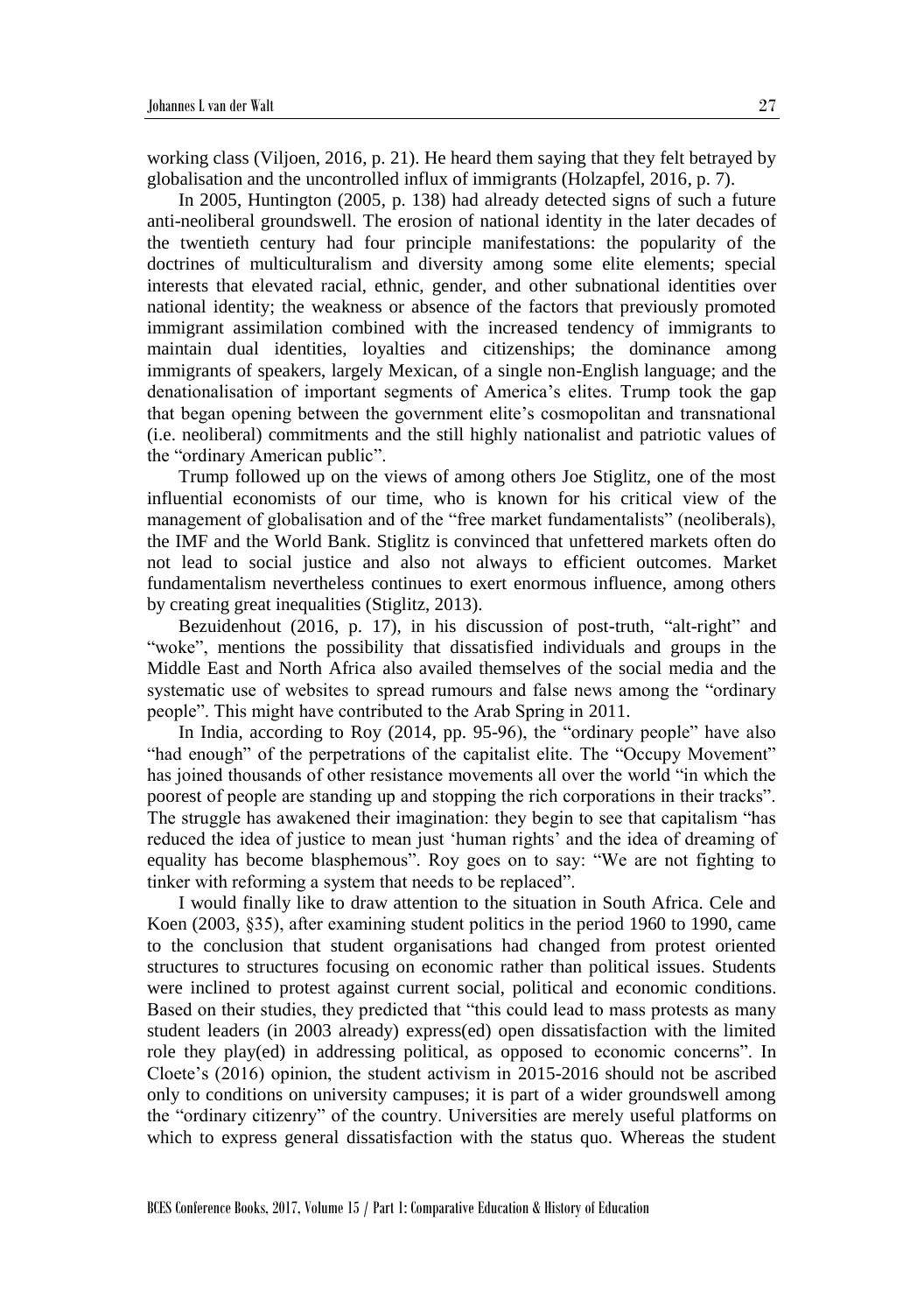disobedience originally found expression within the neoliberal frame of mind, it has in recent years changed to a movement outside of the neoliberal agenda. Students have begun to realise that they would never enjoy free higher education and that they will therefore remain locked in an "endless system of debt" and of "financial exclusion". The students have begun to realise that their situation has deteriorated under the neoliberal policies that the current Government has adopted. According to Naidoo (2009, p. 167), "the spirit of disobedience, refusal and rebellion embodied in the struggles of the youth against apartheid no longer finds resonance within the (neoliberal) movement".

South Africa's (and Burundi's) intended withdrawal from the Rome Statute and thereby from the International Criminal Court can also be construed as a step towards a rejection of globalisation and internationalisation, two pillars of neoliberalism (cf. Huntington, 2005, p. 271).

## **Discussion**

It would be fair to conclude that all the movements mentioned in this paper could be just a number of unconnected incidents. One could also argue, on the other hand, that they are all part of a worldwide social movement, though as yet uncoordinated and disparate. A golden thread seems to run through all of them, namely an aversion to the precepts of neoliberalism. This conclusion raises the question: *What could be the significance of the rise of such social movements for education worldwide?* The following are a few thoughts in this regard.

Firstly, education should be tailored according to the pedagogical and career needs of all people, including those in the middle and working classes. The interests of the "ordinary people on the ground" should be taken into account. Education systems should be planned in such a manner that they can embrace the interests and career preparation of all citizens, not only those of the wealthy and governing elite.

Secondly, education systems should adopt a value system that is in line with the first point. Instead of supporting and advancing capitalist and neoliberal values, education systems should be tailored to promote values that would be advantageous to all the people within a country, including the inculcation of a sense of justice and equality. Schools and education systems should not be managed like business corporations but as institutions of teaching and learning.

Thirdly, a new approach to citizenship education should be adopted. Instead of focusing on internationalism and globalism, educators could consider inculcating values pertaining to national identity, appreciation of what is typical of their own country and culture, and concentrate on helping immigrants to adopt the new national identity.

Finally, educators should guard against the proliferation of post-truth and fake news. Classrooms should never deteriorate into echo-chambers for spreading falsehoods and half-truths. Educators should guide learners to be prudent users of the internet and the social media.

## **Conclusion**

The contents of this paper are tentative and provisional; the responses to the neoliberalist orientation to education outlined have not yet run their course. Final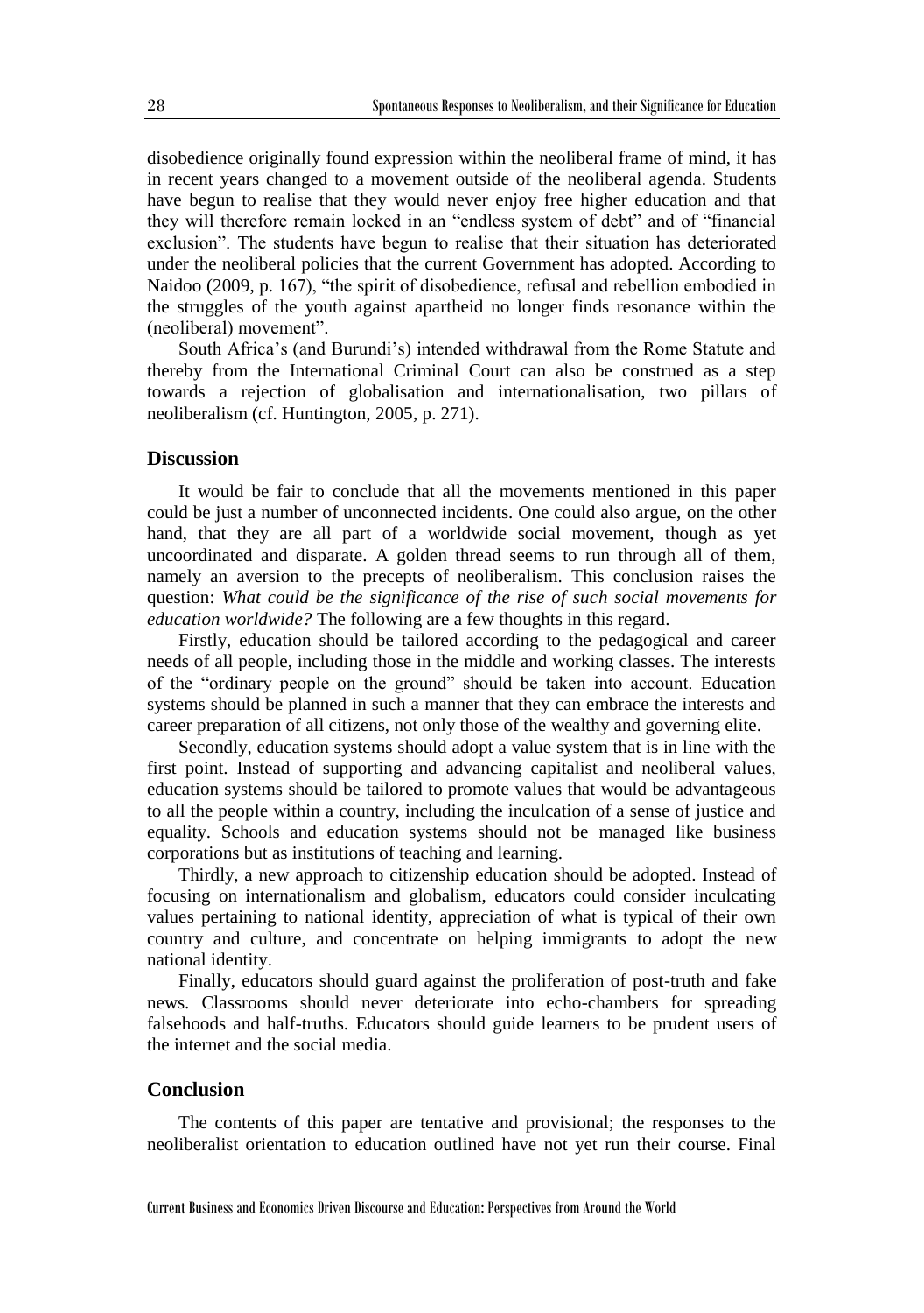conclusions about the various social movements cannot be drawn as yet, but one thing seems clear: they all seem to be responses to the current domination of the neoliberal value orientation (in education). The contents of this paper embody a wakeup call to all involved in education: educators and educationists will soon be called upon to take a stance regarding the challenges flowing from an antineoliberalist orientation, particularly regarding education.

## **References**

Anderson, B. (2015): Neoliberal affects. *Progress in Human Geography*, 40(6), 734-753.

- Berlant, L. (2011): *Cruel Optimism.* Durham N C: Duke University Press.
- Bezuidenhout, A. (2016): Dangerous falsehoods (Gevaarlike valshede). *Beeld*, 29 Nov., 17.
- Bloomberg (2016): Globalisation has to adopt (Globalisering moet aanpas). *Beeld Sakenuus*, 5 Dec., 13.
- Bloomberg (2017): Major test for Jinping (Groot toets vir Jinping). *Sakebeeld*, 17 Jan., 12.
- Bloomberg (2017b): Trump proves Davos elite "to be always wrong" (Trump wys Davos se elite "is altyd verkeerd"). *Sakebeeld*, 16 Jan., 12.
- Cele, G. & Koen, G. (2003): Student politics in South Africa An overview of key developments. *Cahiers de la Recherche sur l'education et les savoirs*, (2), 201-223. Retrieved on 3 May 2016 at: https://cres.revues.org/1517
- Cloete, N. (2016): A 'third force' in higher education student activism. *University World News.* Issue 403, 4 March. Retrieved on 3 May 2016 at: www.universityworldnews.com/ article.php?story=2016030410040021
- Du Plessis, T. (2016): White people, not Zuma, is Malema's target (Wit mense, nie Zuma, is Malema se teiken). *Rapport Weekliks*, 13 Nov., 6.
- Froneman, J. (2017): Populism also part of SA (Populisme ook deel van SA). *Beeld*, 9 Jan., 12.
- Gaughan, A. J. (2016): Five things that explain Donald Trump's stunning presidential election victory. *Mail & Guardian,* mg.co.za/article/2016-11-09-five-things-that-explain-donaldtrumps-stunning-presidential-election-victory
- Holzapfel, J. (2016): Revolution of the lonely (Rewolusie van die eensames). *Rapport Weekliks,* 13 Nov., 7.
- Huntington, S. P. (2005): *Who are we? The challenges to America's national identity.* New York: Simon and Schuster Paperbacks.
- Mostert, M. (2017): News commentary. RSG (South African Radio Station). Sunday 1 January.
- Naidoo, P. (2009): Taming the young lions: the intellectual role of youth and student movements after 1994. In Gumede, W & Dikeni, L. (Eds.) *The poverty of ideas* (pp. 152- 168)*.* Sunnyside: Jacana Media.
- Pienaar, H. (2016): Trump would feel at home with the Guptas (Trump sou tuis voel by die Guptas). *Rapport Weekliks*, 13 Nov., 5.
- Rabe, L. (2016): Be cautious of fake news (Pasop vir fopnuus). *Beeld Middelblad*, 29 Nov., 19.
- Reuters (2017): Eight richest possess as much as the poorest half of the world population (Agt rykes besit soveel as armste helfte van die mensdom). *Sakebeeld*, 17 Jan., 11.
- Roy, A. (2014): *Capitalism: A ghost story.* London: Verso Books.

BCES Conference Books, 2017, Volume 15 / Part 1: Comparative Education & History of Education